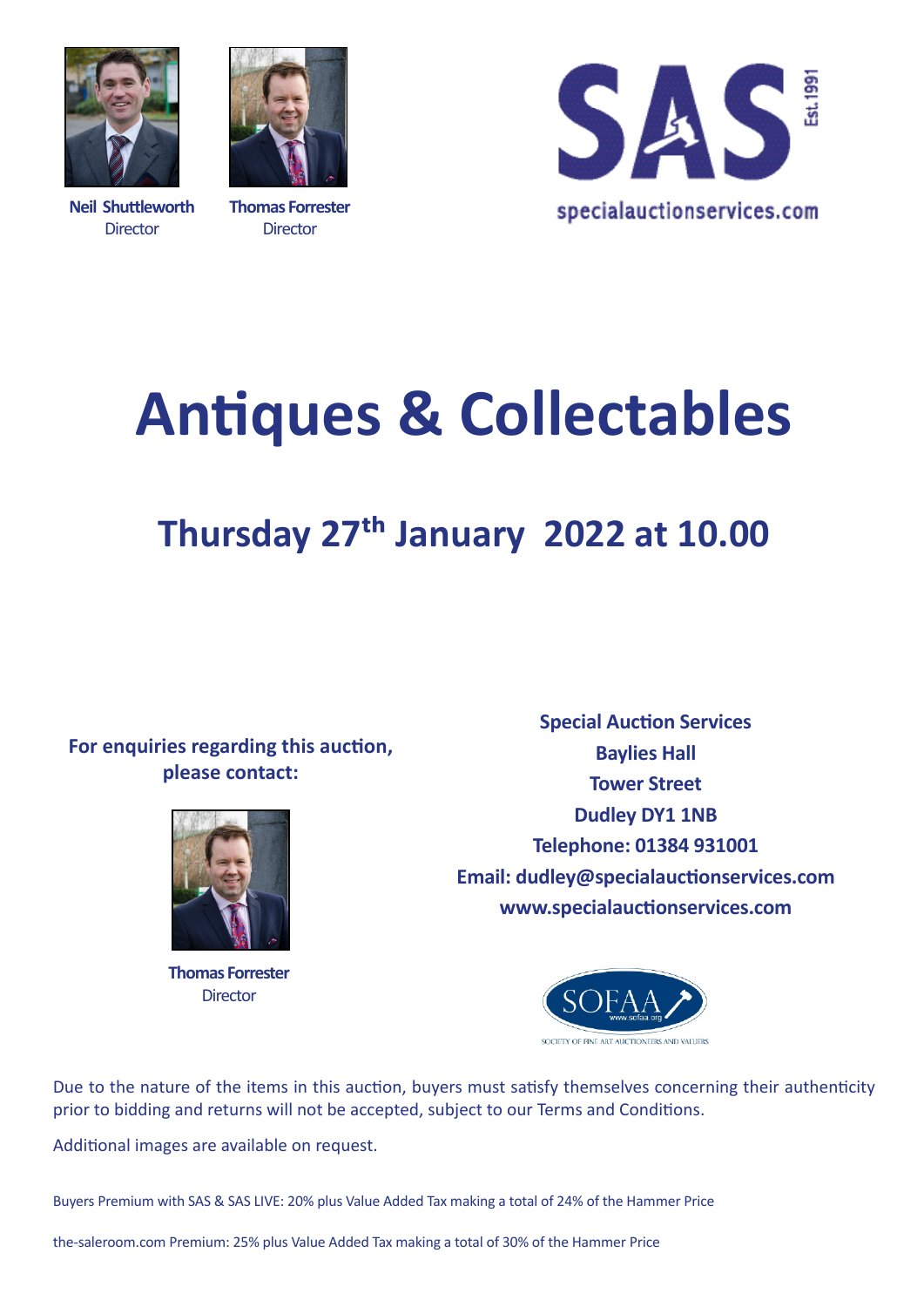Special Auction Services are thrilled to announce their next auction in the Midlands is set up and ready to be sold 27th January 2022 albeit behind closed doors.

Please note this is a non-attended auction. Viewing for all auctions strictly by appointment, please call the office 01384 931001 or email dudley@specialauctionservices.com to check availability. We are still offering viewings and valuations via WhatsApp or video calling.

You can register to bid via our website www.specialauctionservices.com. If you are a successful bidder you will be emailed an invoice. Upon receipt of payment via bank transfer, your items can be made ready for collection by appointment only. This also applies for courier collection. We are unable to offer in house postage yet in Dudley but recommend That's Your Lot based locally in Wombourne on 01902 475212 or info@thats-your-lot.co.uk.

www.thats-your-lot.co.uk/contact or Mailboxes Wolverhampton on 01902 422700

Order of Auction

Lot 1 to Lot 219 Objets d'Art

Lot 220 to Lot 234 Furniture

If you are not already registered to bid please do so, or email: mail@specialauctionservices.com How to bid online:

To bid in any of our auctions you need to click 'place bid' which will take you to https://auctions.specialauctionservices.com Click 'log on to bid'. If you are not already registered with SAS Live you will need to register.

You only need to register if you wish to bid in the auction. Click 'register to bid'

There's no need to register to view a live auction online, but once you have set up your account you are ready to go

Remember bidding via SAS Live you only pay 24% buyers premium the same as if you were in the room!!!

1. **A collection of vintage buttons,** mostly in sets, various styles including plastic, metal, RAF examples, etc, mostly bagged. £20-40

2. **A quantity of assorted watches,** including quartz wristwatches, pocket watches, etc. Makers include Seiko, Limit, Casio, Red Herring, Timex, etc £40-60

3. **A mixed lot of assorted costume jewellery,** together with various boxed coins and medallions, buttons, beads, etc £20-40

4. **A collection of film posters,** mostly UK Quads including Meet The Applegates, Postcards From The Edge, Yanks, Henry and June, Handful Of Dust, What's Love Got To Do With It, Roxanne, A Perfect Couple, Who Framed Roger Rabbit, The Rose, The Big Chill, Heaven Can Wait, Business As Usual, Sea Of Love, An Unmarried Woman, The Milagro Beanfield War, Goodbye Girl, Gloria, A Private Function, Working Girl, Great Balls Of Fire, The Marriage Of Maria Braun, Midnight Run, The Other Side Of Midnight, Heat and Dust, Black Joy, The Missionary, Black and White In Colour, Head Over Heels, How To Get Ahead In Advertising, Devil In A Blue Dress, Nuns On The Run (32) £80-120

5. **A John Rabone & Sons spirit level,** , with original brown paper wrapping (AF), 91cm long £30-50

6. **A mixed lot of collectables,** including novelty lighters , James Bond themed lighters, silver plated napkin rings, etc £30-50

7. **A good collection of assorted TV related trading cards and collectors cards,** including Buffy The Vampire Slayer, Angel, ROYO, Doctor Who Merlin Stickers, Star Trek CCG, Bench Warmers, Lord Of The Rings TCG, Babylon 5 TCG, Castle, Final Fantasy, Alien Legacy, Marvel Overpower, etc. Mostly contained in bags and albums, including some full sets. £80-120

8. **A collection of Dune trading** 

**cards,** including Judge Of The Change and Eye Of The Storm deck examples including Rare, Fixed and Error cards, approx 600 cards. £100-200

9. **A collection of Top Cow related trading cards and collectors cards,** including Witchblade examples with Dynamic Forces and foil sets, The Crow Temporary Tattoos, Lady Death, Medieval, etc. Mostly contained in bagged sets and an album. 500+ cards £80-120

10. **A collection of Star Wars trading cards and collectors cards,** including Journey To The Force Awakens, Rogue One, Heritage Attack Of The Clones, Heritage Revenge Of The Sith, Heritage Empire Strikes Back, Heritage Return Of The Jedi, Heritage Episode I, Heritage A New Hope, Star Wars Galaxy, Shadows Of The Empire, Star Wars Trading Card Game, Young Jedi, Jedi Knights, Pocket model TCG, Merlin stickers, Tazos. Including various rare, holo and foil examples. Approximately 1500 cards, some in complete sets. £200-300

11. **A large collection of Star Wars CCG Customisable Card Game cards,** from various sets including Premiere, A New Hope, Cloud City, Death Star I, Death Star II, etc including light and dark examples including rare cards. Mostly bagged in terms of rarity and in decks, together with empty booster pack boxes. Approximately 6000 cards £300-500

12. **A collection of assorted ceramics,** including a pair of porcelain figures with impressed mark 3526 to back, Japanese saucers, etc (8) £20-30

13. **A quantity of assorted metalware,** including a James Dixon Royles Patent Self Pouring Teapot, various other pewter ware and silver plate including a toast rack and assorted flatware £40-60

14. **A quantity of 20th century woodworking tools,** including planes, drills, hammers, saws, etc £40-60

### 15. **George Thompson (1934-2019),**

" Boats Nr Saltney Ferry" titled verso. Framed and glazed 22cm x 30.5cm. Together with John Reginald Goodman (1870-1962) watercolour of a river scene with a windmills on the river bank, framed and glazed 25cm x 35cm. (2) £50-80

16. **A collection of pictures,** mostly late 20th century prints and watercolours by artists including Daisy Barnes, Louise Southan, G. Harris, J. Cafewell, etc (16) £80-120

17. **A collection of Lilliput Lane Land Of Legends figures,** together with Leonardo figures, Royal Worcester Fern Leaf jug, Murano glass clown, Babycham figures, Coalport plates etc (30) £40-60

18. **A collection of Dynamite Ian Fleming's James Bond 007 graphic novels,** together with Bond Cars The Definitive History, all hardback examples (17) £80-120

19. **A collection of 19th century Birmingham stoneware ginger beer bottles,** including Thomas's Stone Beer Birmingham, Job Wraug Birmingham, R. White's Birmingham, J.W. Walsh Birmingham, etc (9) £40-60

20. **A collection of 19th century Black Country stoneware ginger beer bottles,** including B. Stockton West Bromwich, Wordsley Brewery Company, J. Bromwich West Bromwich, Wild's Nechells, Brierley Hill Mineral Water Works, Fisher Perry Wolverhampton, together with two stoneware foot warmers (16) £80-120

21. **A collection of 19th century codd bottles from the Black Country,** including Henry Rollinson Netherton, Lissimore & Co. Tividale, Tettenhall Rock Mineral Co., Central Mineral Water Co. Wolverhampton, Stanford Bros Smethwick, etc (14) £80-120

22. **A comprehensive British stamp collection,** including FDCs, PHQ' Cylinder Blocks, and specialist definitive issues. Together with two loose leaf albums with a good collection of lower value stamps ranging from Victorian to Elizabeth II £200-400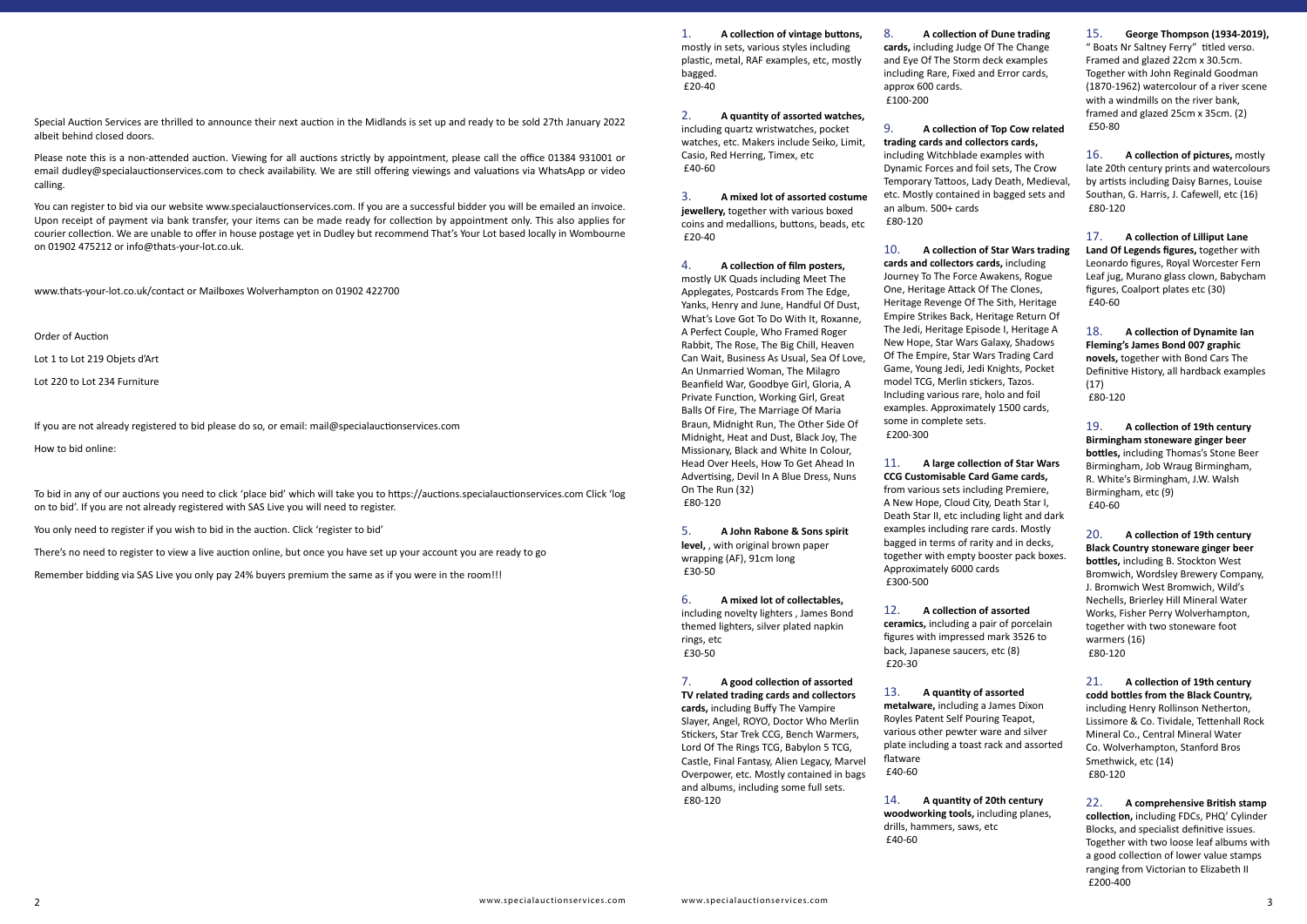23. **A comprehensive collection of World stamps,** mostly late 19th century / early 20th century examples including a good Swiss selection. Mostly on old loose leaves and in school note books. £100-200

24. **A Thomas Goode presentation porcelain tea and coffee set,** Highgrove Topiary pattern, with transfer printed green box hedge and topiary with white framed bench, heightened in gilt, printed factory mark to base with presentation inscription 'Mr Richard Gooding Highgrove House Gala Banquet 9th July 1999', six coffee cans and saucers, six tea cups and saucers, three piece tea set and three piece coffee set, all in green Thomas Goode fitted boxes £400-600

25. **A 19th Century continental brass three branch wall mounted wall light,** 35cm wide x 25cm deep x 15cm high £30-50

26. **A Limited Edition Allen Jones sculptural scent bottle,** titled Sparkling, from Les Beaux Arts design edition number 2 number 2460 of 9999 in fitted box, 20cm high x 14cm wide x 9cm deep, with certificate of authenticity £100-150

27. **A continental Art Nouveau pewter skinned octagonal wooden jewel casket,** the embossed decoration of a tyrolian gnome within sinuous stems of ivy with glass opalescent and simulated garnet beads, hinged lid, velvet interior, marked RW to underside, 25cm x 15cm x 10cm high, small chip to lid £100-150

28. **A nice collection relating to Christian Sebastian Buckley (1886- 1973),** Buckley played at centre half for Brighton and Hove Albion, Aston Villa and Arsenal in his career between the years 1905-1921, after retiring he returned to Aston Villa and joined the Board of Directors in 1936, later serving as Chairman from 1955 to 1966. This lot includes a 9ct gold multi tool engraved C. S. Buckley, an EPNS and leather covered hip flask, an Aston Villa League Cup Final 1971 Celebration Banquet itinerary signed by Doug Ellis and members of the squad, various letters from the Football Association and Birmingham City Police relating to Buckley's stepping down as Chairman, A 1966 World Cup Souvenir Programme, boxed pin dish for assistance in preparation or the competition, etc. £150-200

29. **A pair of Kosta football commemorative Swedish candlesticks,** of tessellated, tapered triangular design, acid etched signature to base, 10cm diameter x 8cm high, one af £30-50

30. **An Art Deco bronze figure titled 'La Vague',** by Raymond Guerbe circa 1925, patinated figure of young female within a wave on rectangular plinth base, signed, 20cm high x 13.5cm x 6cm £600-800

31. **A contemporary Tom Merrifield limited edition bronze figure,** Spectre de la Rose, the nude figure draped in leaves, number 15/95, 27cm high £400-600

32. **Five limited edition Spy sporting prints,** all editions of 100, signed Stoker dated '89, numbered in pencil to margin. Including Huntsman, Jockey, etc. All framed and glazed 34.5cm x 18.5cm £50-100

33. **Terrence Warren limited edition print,** " Rainfall" 79/200, signed numbered and titled to margin, framed and glazed 37cm x 55cm £30-50

34. **Mable Catherine Robinson (1875-1953),** Etching signed in pencil " The Grapes Inn, Narrow Street, Limehouse" , inscribed " To Esther with affection" to lower left, framed and glazed 30.5cm x 18.5cm £40-60

35. **Two Dutch watercolour dock scenes,** monogrammed CA, both framed and glazed 18cm x 35cm and 23.5cm x 31cm £100-150

36. **Gustave Wendt (1870-1945),** French School, watercolour " Imperial Bluff" , signed and dated 21 mars 1915, framed and glazed " 43.5cm x 59cm £400-600

37. **Oil on canvas,** Woodland Nymph, tossing petals in the river, gilt framed. Inscribed Ophelia to back of canvas. 49.5cm x 75cm. Some losses to paint £400-600

38. **A rectangular painted mirror,** having gilt outlined female in hat drinking from cup before orange ground 86cm x 61cm £50-100

39. **A copper etching,** Dan-Air Comet 4, framed 27cm x 42cm £30-50

40. **A stained mahogany square lift top upholstered stool or ottoman,** having relief moulded scroll and floral decoration to panels, chamfered sides with vase and urn on four squat feet. 46cm x 46cm x 46cm. £50-80

41. **A mahogany envelope card table,** having central green baize playing surface with four wells to each corner, small drawer to one side, on turned, reeded legs ex-stretcher with circular centre, four shaped cabriole legs with scroll feet terminating in castors. 54cm x 54cm (closed) 75.5cm x 75.5cm (open) x 73cm high. £120-180

42. **A quantity of tea and confectionary cards,** including Brooke Bond, Whiteheads, A&BC, etc £20-40

43. **A mixed collection of mostly early 20th century ephemera,** including early magazines and periodicals including the Magistrate, The Looking Glass, Insurance News, GKs Weekly, the British War Journal, Laughter Grimm and Gay, etc. Together with a quantity of early to mid 20th century receipts and invoices etc

£60-100

44. **A quantity of books,** mostly local history books relating to the Black Country and the surrounding areas, price guides, etc £40-60

45. **A Franklin Mint porcelain bird group,** " Blue-Winged Warbler No. 78, signed to base by artist. (AF) 35cm tall. £40-60

46. **Franklin Mint " Il Carvallo" ,** bronzed figure of a Spanish Knight on horseback by Gianni Benvenuti, with plaque under base and COA. £200-300

47. **A set of four oil on canvas paintings,** Michael Smith, all signed to bottom right 1993 and 1994, largest 25.5cm x 30.5cm £120-180

48. **A Beswick matt glaze model of a pig,** together with a Shire Postcard of a Small White Boar (2) £20-30

49. **An ivory and silver plated riding crop,** circa 1920. Approx 75 cm long £40-60

50. **A cased set of Parker pens,** comprising a ballpoint and a fountain example £20-30

51. **A collection of Olympic memorabilia,** including 2012 Collector's Series statues, boxed (6) £30-50

52. **A Daily Express newspaper covering Roger Bannister's four minute mile,** dated May 7th 1954, framed and glazed.57.5cm x 42.5cm. £20-40

53. **A signed photograph of the cast of BBC's 'Allo 'Allo!,** framed and glazed, 29cm x 40.5cm £50-80

54. **A limited signed print,** " Call To Glory" The Queen Mother Champion Chase by D.M. Dent, with various signatures. 10/500, framed and glazed. 25.5cm x 40cm £30-50

55. **A Pelham Puppet,** Pop Singer with guitar, modelled on The Beatles, with box. £30-50

56. **A collection of Denby stoneware pottery,** including a vase (33cm tall), water jug, tureen, fruit bowls, etc (8) £60-100

57. **A collection of Poole pottery,** including African Sky Hour Glass Vase 25cm tall, boxed, African Sky Bud Vase and Hourglass vases, and another vase with wrong box (4) £40-60

58. **A 19th century Meissen porcelain group,** with crossed sword mark to base. 16cm tall £30-50

59. **A large wooden carved horse figure,** on fixed base. (af to right ear) 41cm tall x 35cm long £30-50

60. **A collection of Nao porcelain figures,** including ladies and child groups, together with a Lladro example (AF to arm). Tallest 30cm tall (11) £40-60

61. **Baxter Print of Sir Robert Peel,** framed and glazed 11cm x 8cm £20-30

62. **A large George Jones fruit bowl,** Crescent Ivory pattern. 26.5cm diameter £20-30

63. **A pair of brass Chinese figures,** circa 1900 modelled as Warriors on Stags both AF 19cm high, together with other metalware to include figural bells, 19th Century table light, tankards, William IV silver tankard, four The Boys Friend June and July 1924 etc. £180-220

64. **A boxed geometric cut glass Hoya Bloxwich quartz clock,** in Aquascutum card box, 8.5cm high £50-100

65. **A collection of 19th Century Staffordshire porcelain,** including a large floral painted twin handled flared vase, heightened in gilt, 29.5cm high, a twin handled floral spray decorated comport with heightened gilt decoration to green border, 21cm high x 33cm wide, together with a pair of Rockingham cups and saucers and various other similar decorated ceramics £80-100

66. **A Buckingham Palace porcelain side plate by Goode & Co London,** having gilt scroll decoration to border, centred with crown, puce underglazed mark to base, 18cm diameter £20-30

67. **A hand painted Spode salmon decorated cabinet plate,** from the Sporting Fish series, by W Burndred, 23.5cm diameter (second) £30-50

68. **A hand painted Royal Worcester cabinet plate,** centred with two robins within a naturalistic setting having a shaped cobalt blue and gilt swag border, puce mark to base dated 1904, 22cm diameter £40-60

69. **A 19th Century Rockingham floral painted cabinet plate,** centred with floral spray within cobalt blue and heightened gilt border with four oval cartouches filled with flowers, 21.5cm diameter together with a 19th Century Coalport porcelain cabinet plate centred with gilt spray, cobalt border with three painted cartouches of landscapes and ruins, 23cm diameter and two Hammersley & Co transfer printed cabinet plates (4) £40-60

70. **A 19th Century Coalport porcelain floral spray and butterfly decorated desk stand,** the floral encrusted body with raised naturalistic handles, fitted with inkwells and taper stick stands, 31cm x 21cm x 12cm max high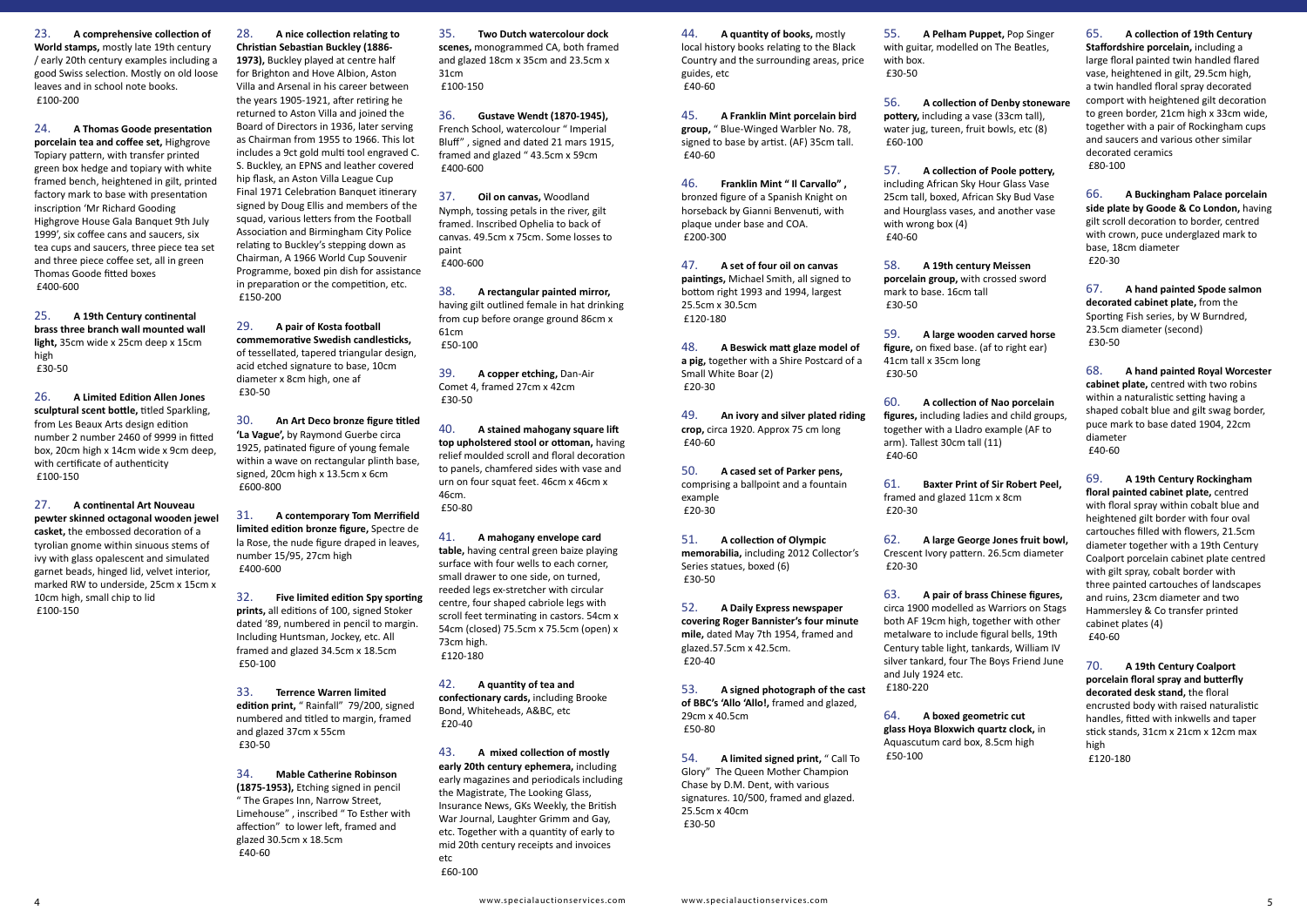71. **A 19th Century Staffordshire pottery tea for one service,** including a cannon ball shaped teapot with flower head finial, sparrow beak milk jug (af to handle), sugar bowl, cup and saucer and matching tray with associated Staffordshire porcelain spill vases, inkwells, etc £60-80

72. **A contemporary footed glass bowl,** by Stuart Fletcher, the circular bowl decorated with textured foil with thick glass rim, signed to base, 27.5cm diameter £40-60

73. **A collection of 19th Century brassware,** including an ebony handled crumb tray, two Indian brass bells, pestle and mortar, two miniature tilt top tables and other items £40-60

74. **Two Asian white metal and enamel ovoid vases,** the cloisonne decoration depicting lily flowers to a white ground, 12cm high and a dragon to green ground, 12cm high, both with some cracks and chips £100-150

75. **Three converted table lamps,** comprising two oil lamps and a hand painted vase with bird and lilypad flower decoration, tallest 57cm max high, smallest 38cm max high (3) £60-80

76. **A collection of seven Capo di Monte porcelain figurines,** including four children depicting the seasons, two of couples and two others (7) £60-80

77. **A Dresden porcelain figure group of couple playing chess,** together with a set of four cherubs playing musical instruments £40-60

78. **A late 19th Century dated bargeware teapot,** and another with stand, bearing inscription 'Mr and Mrs James September 1890' 33cm high, the other 'A present to a friend', 21cm high (both af) £30-50

79. **A continental hand painted and brass mantel clock,** with circular brass dial and white enamel roman numerals, with mechanical wind up movement, decorated with floral sprays against a burgundy ground, with handle 21cm high x 15cm wide x 10cm together with a carriage timepiece by Inhof with silver plated body, lapis lazuli front, steel and enamel chapter ring, jewelled movement, with handle 12.5cm high x 7cm wide x 5cm (2) £120-180

80. **A near pair of Staffordshire porcelain bottle vases and covers,** having hand painted panels, on cobalt blue ground heightened in gilt, one named Regents Quadrant and All Saints Church Derby to base, 25cm high (2) £150-200

81. **A continental porcelain hand painted cabinet plate,** depicting portrait of young girl in period costume with purple and feathered hat, 23cm diameter together with a continental porcelain transfer printed vase and cover, 25cm high £50-80

82. **A Royal Worcester porcelain figurine,** femme fatale emerging from a cupid and it's cloud, with gilt and green drape, on oval stepped base, with green printed factory mark and number 1819 to base, 54cm high £700-1000

83. **Two contemporary oval enamel plaques,** by W Godwin in velvet and gilt frames, one with bridge, the other with church, 6cm x 7.5cm together with three paperweights, a Hammersley & Co cruet set and various other items £40-60

84. **A collection of cut and frosted glassware,** including eight red wine glasses, ten wine glasses with frosted floral decoration, various sherry, liquor examples, tumblers, high balls etc (two boxes) £50-100

85. **A pair of 19th Century Meissen figurines,** modelled as a huntsman and woman, he with horn, she with pheasant and musket, heavily restored to female, male with some damages, underglazed blue crossed swords to base, 36cm and 35cm high £150-200

86. **A Royal Doulton figure,** Blue Beard HN2105, 30cm high £50-100

87. **A late 19th/early 20th Century Chinese soapstone figure of horse and rider,** modelled as rider about to mount on hardwood stand with lotus flower decoration, 15cm wide x 21cm high x 11cm £100-200

88. **A Michael Sutty porcelain figure,** modelled as Skinners Horse, number 210, 29.5cm high £200-300

89. **A pair of Hadleys Worcester faience urns,** of boat shape design with lion head handles, flame finial on oval bases with puce factory mark to underside, 20cm x 18cm x 13cm £100-150

90. **A pair of Staffordshire flatback figures,** modelled as milkman and milkmaid with beasts, another flatback spill vase modelled as Little Red Riding Hood and a pair of late Staffordshire pottery pussy cats £60-100

91. **A painted cast iron Victorian heater,** lacking brazier on circular base with bracket feet, 87cm high together with three walking sticks and a two division magazine rack (5) £50-80

92. **A contemporary oil on canvas,** still life, in gilt frame, signed Kytto, 39cm x 49cm £40-60

93. **A T and Betram Butler,** ink and wash architectural presentation drawings of proposed public houses 1930s-1950s Wolverhampton area including The New Rose and Crown Kinver, Ward Grove Lanesfield, Fighting Cocks Wolverhampton and The Holly Bush Penn (4)

£50-100

94. **A T and Betram Butler,** ink and wash architectural presentation drawings of proposed public houses 1930s-1950s Dudley and the Black Country including The Four Crosses Leamore Walsall (AT BUTLER 1921), Cobham Arms Quinton Halesowen, Aldesley Road, The Golden Cross Netherton and Queens Head Inn Quarry Bank (Jennings Homer & Lynch) (5) £50-100

95. **A T and Betram Butler,** ink and wash architectural presentation drawings of proposed public houses 1930s-1950s Stourbridge and Kidderminster including Backwell Street Improvement Scheme Kidderminster, The Garibaldi Cross Street Stourbridge and Wynall Lane Wollescote Stourbridge (3) £50-100

96. **Ink and wash architectural presentation drawings,** including two A T and Betram Butler The Plough and Harrow Rugeley and The Squirrel Inn together with three others by C Cowles-Voysey (5) £50-100

97. **A collection of mid 20th Century base metal compacts,** various makers, Vogue, Stratton, Calibre and others £30-50

98. **Two embossed Art Nouveau oak framed copper panels,** the embossed panels depicting portraits of females, signed E Vanderne, total measurement 39cm x 34cm £40-60

99. **Willis Price early 20th Century,** oil on board, Black Rock Bewdley, signed lower left, in gilt frame, 34cm x 44cm £40-60

100. **Surrealist School early 20th Century,** watercolour, artist in his studio exhibiting work to an audience of women and children, Ladies of the Shakespeare Pageant the Lovely new types of beauty verso, 26cm x 37cm £60-100

101. **A 19th Century Indo Persian horn and ivory hinged casket,** of rectangular form, the raised lid and body decorated with fretwork panels with central shaped cartouche decorated with Indian goddess and sacred bull having ivory strapwork decoration 21.5cm wide x 16cm deep x 7cm high with some damages to fretwork and ivory together with a white metal tooth pick and a white metal and agate writing tool engraved A Holyoak £150-200

102. **A large Copeland Spode transfer printed water pail,** with green Asiatic pheasant design, printed factory mark to base, 28cm high together with an over sized continental pottery scent bottle with hinged stopper, 19cm high £30-50

103. **Two Royal Worcester bird models,** including chaffinch 8.5cm high and two chaffinches 13.5cm high (2) £30-50

104. **A part Royal Copenhagen dinner service,** comprising a large soup tureen and cover, circular tureen and cover, sauce boat and stand, four graduated oval serving platters and a circular platter, all in the Art Deco style with floral spray design together with a Danish pottery fruit salad set, the Art Deco transfer printed yellow and green paste design depicting various fruits with heightened brown lustre rims £80-100

105. **A collection of ceramics,** including a gilt glazed miniature tea set, a set of four Limoges pin trays in the shape of card suites, boxed, Italian pottery box and cover and various other items £30-50

106. **A collection of Royal Copenhagen ceramics,** including an ovoid vase titled Langelinie, custard cup with cover and saucer, figurine of young girl darning and other items £40-60

107. **A collection of Wedgwood Jasperware,** and other continental jasper style wares £40-60

### 108. **A 19th Century rosewood,**

ebony, abalone and bone inlaid writing box, with silver plated shaped cartouche, hinged lid to reveal a fitted interior, 29cm wide x 19cm deep x 12cm high £40-60

### 109. **A set of brass sovereign scales,**

a 19th Century ivory and white metal cigarette case, a satin wood example, a cased Ronson Ladylight variflame (boxed), cased Calibre simulated mother of pearl cigarette case and lighter and a telescopic cigarette holder £50-100

### 110. **A Persian copper rose water kettle,** with floral decoration, 46cm high £80-100

111. **A set of three brass measures,** by Gaskells from a quart to a half pint and two other brass Gaskells shaped measures (5) £30-50

112. **A quantity of brass,** copper and other metalware, including copper pail, brass and copper coal bucket, brass and copper cauldron shaped cinder box, twin handled tray, brass trivet (af) £40-60

#### 113. **A 19th Century steel footman,** with cabriole supports, pierced top and carry handles, 36cm high x 37cm deep x 40cm wide £40-60

114. **An Arts and Crafts copper and enamel lead lined footed casket,** with stylised leaf, bracket supports on pad feet, with blue and green enamel leaf shield, lift off four section rectangular lid, with tapered acorn finial, 17cm wide x 11.5cm deep x 11cm high £120-180

### 115. **A large late 19th Century Chinses baluster shaped vase and cover,** famille verte pattern, decorated with figures on horseback and interiors with domed lid and blue finial, 42cm high £100-120

116. **A collection of late 19th and early 20th Century British ceramics,** including a comport trinket box and cover, pottery red, white and blue circular dish, various Royal Worcester and other items £30-50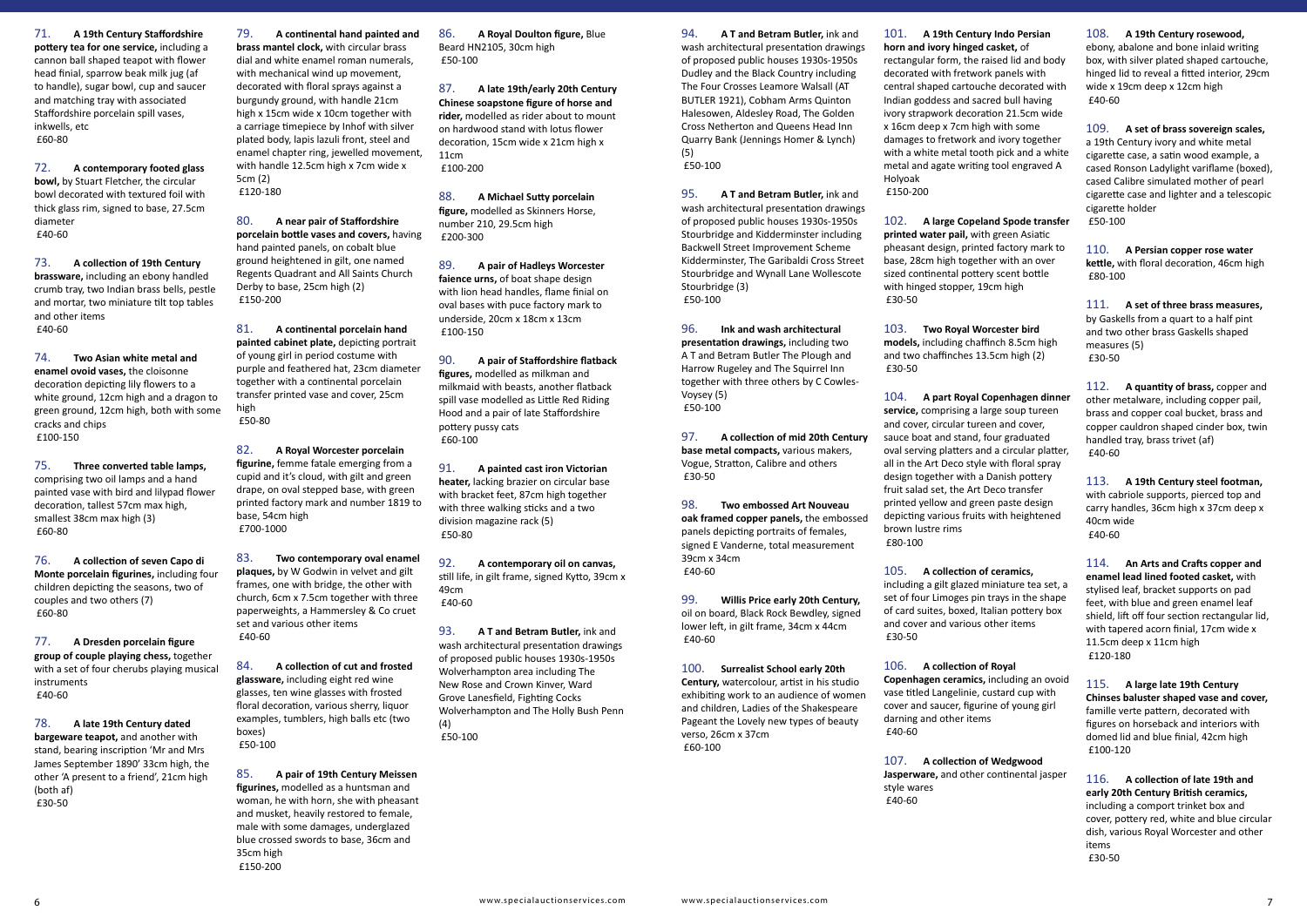117. **A collection of Chinese and world ceramics,** including a pair of modern blue and white teapots, another pair with dragon handles, a Japanese contemporary stoneware globular vase and other items £40-60

118. **A collection of miscellaneous items,** including an Air Ministry stamped medical instrument, various lithographic printed tins, one containing a quantity of lace and linen, a pair of floral painted wooden and leather bellows af, door furniture and other items £20-30

119. **A quantity of coloured and colourless glassware,** including a Murano gilt decorated flared vase, a Mary Gregory style vase, water jug and various other items £50-100

120. **A cast iron floral three branch candelabra,** of rose design with naturalistic branch and stylised leaves, 46cm high x 34cm wide £30-50

121. **After Carrier Belleuse,** a resin figure of classical female and doves, 60cm high £40-60

122. **A late 19th/early 20th Century bronze torchere,** in the Egyptian style, the circular top supported on figural stem with pharaoh and ornaments, hieroglyphics on triangular base and circular plinth on bracket supports with bulls heads and isis, 125cm high £800-1000

123. **A collection of The Official Birds and Flowers of the USA Fifty States,** in burgundy folder together with a Tower Stamp album by Stanley Gibbons, mostly populated with stamps relating to birds, and a USA reference book and stamps relating to birds and flowers of the fifty states £30-50

124. **Two carved oak portraits,** Shakespeare and Byron in oval frames, 37cm x 32cm £50-80

125. **A collection of reference books relating to Victorian art and artists,** all published by The Antiques Collectors Club together with a very worn Mrs Beetons Household management and a quantity of other cookery books £40-60

126. **A Pentax Asahi K1000 35mm camera,** together with a Hanimex 1:2.8 lens, a Sun zoom lens and other accessories in canvas bag £30-50

127. **A collection of fly fishing equipment,** in two fishing bags, one by Brady together with two Shakespeare Company fly reels, another af and a Leeda example £40-60

128. **A 19th Century Venetian easel mirror,** of oval form with scroll bracket feet, and crowned top of leaf and scroll design, 80cm x 45cm, some sections af £100-150

129. **William Stewart 1823-1906,** pair of maritime watercolours, fishing boats at sea, signed lower right, framed and glazed, 18cm x 39cm £40-60

130. **S Y Johnson 1922,** oil on board, Sunset in the Highlands on the Mountain Path, signed lower right, gilt frame, 29cm x 59cm £100-150

131. **Frank Hider 1861-1933,** watercolour, lady on rural path in landscape, signed lower left, framed and glazed, 35cm x 50cm £50-100

132. **English School 19th Century after David Cox,** watercolour, figures in Autumn landscape, framed and glazed in ornate gilt frame, 26cm x 38cm £80-100

133. **Three early 20th Century watercolours,** all of cottages, either surrounded by flowers or river and bridge, signed M Mudiey 27cm x 46cm, M Gazzard 26cm x 35cm and one unsigned 20cm x 17cm (3) £60-100

134. **Three architectural drawings,** by Hamlet Durose 1860 for a design for a house for John Millard Sedgley, 41cm x 66cm together with a collection of framed prints including a reproduction picture map of Birmingham 1730 (7) £30-50

135. **Two framed WWII silk European escape maps,** France South East and Germany South West and Switzerland Except South East, framed and glazed, 69cm x 69cm (2) £150-200

136. **Three Franklin Mint porcelain figure groups,** from the Fairytale series, all by Gerda Neubacher, Cinderella, Sleeping Beauty and Rapunzel (3) £100-150

137. **A Portmeirion Harvest Blue tea service,** designed by Angharad Menna including six cups and saucers, two storage jars and covers, milk jug and sugar bowl, teapot, placemats, two dinner plates, melamine tray and a Royal Doulton Booths Real Old Windsor vase £60-100

138. **Three late Victorian pottery vases,** each with transfer printed floral spray heightened in gilt, 36cm high (3) £40-60

139. **A 19th Century brass Y framed microscope,** in stained mahogany fitted box, 19cm high x 13xm max wide £70-100

140. **Royal Albert teawares,** comprising 5 x Moss Rose trios, sandwich plate, jug and extra saucer and Old Country Roses cake stand, hot water jug (af) and rectangular plate £80-100

141. **An alabaster comport on turned foot,** 25cm diameter together with a collection of simulated fruit £30-50

142. **A contemporary Spode Avignon Y8600 dinner service,** comprising ten dinner plates, ten side plates, ten fruit bowls and saucers, two twin handled oval tureens, two oval bowls and sauce boat and stand (46) £60-100

143. **A 19th Century figural sailor Isle of Man majolica teapot,** having three legged sailor sat atop coiled rope, 20 cm high (some chips and losses) £50-100

144. **A 19th Century Chinese famille rose vase,** of baluster form with flared rim having elephant mask twin handles to body decorated with interior scene and warriors, 34cm high £200-300

145. **A pair of Victorian opaque glass mantel vases,** having hand painted decoration of birds in flight over water, the oval elongated white bodies on circular pink bases, 30cm high £30-50

146. **A Crown Devon Fielding blush ivory lidded dressing table pot,** Carltonware shaped rim bowl, Regal Ware candlestick, saucer, two small vases, and a Royal Worcester pot pourri and cover with puce underglazed mark to base, 15cm high all having floral decoration, a Woodsware Balmoral meat plate and a Burslem example, etc £40-60

147. **A 19th Century brass oil lamp,** having clear glass faceted reservoir over moulded column support on star design circular foot, glass chimney, 63cm max high £40-60

148. **A Royal Doulton 'Scotch' flask,** having high loop handle and cork stopper to shaped roundel decorated blue and green ground body, 23cm high, impressed mark to base £30-50

149. **A pink Jack in the Pulplit vase,** having applied twisted colourless glass vines to body on circular colourless spreading foot, 25cm high, together with two miniature opaque glass floral painted vases, 11cm high, a pair of white opaque glass bottle vases with painted blue floral decoration, 17cm high, a tapered square vase with etched grape and vine decoration, 16.5cm high and a relief decorated floral opaque glass vase, 12.5cm high (7) £30-50

150. **M Goodman mezzotint,** children dancing with women looking on, signed and dated 99 bottom left, framed and glazed, 38cm x 50.5cm £30-50

151. **H Jarman,** oil on board, thatched cottages with ducks being fed by pond, signed lower left, in gilt frame, 22cm x 29.5cm £40-60

152. **A collection of napkin rings,** including seven silver and two plated examples (9) £40-60

153. **A cased set of six silver handled fruit knives and forks,** together with six sterling silver cased teaspoons, six silver handled butter knives and a silver plated teapot £40-60

154. **A matched Hammersley & Co. T. Goode & Co teaset,** comprising 12 sides, eleven saucers with green printed factory marks and gilt border to white ground, together with eight black and white animal and country scene teacups having gilt highlights and two Hammersley and T.G Goode sandwich plates with Greek key borders £80-100

155. **A circular mahogany wall clock,** having white enamel dial with black painted Roman numerals. 28cm diameter. £60-100

156. **A collection of antique boxes,** to include a rosewood brass banded writing slope 50cm x 27cm x 18cm high. Together with an oak box 37cm x 25cm x 24cm high and one other (3) £60-100

157. **An Italian contemporary pie crust red gilt and black chess table,** together with a set of brass and pewter chess pieces and a mahogany boxed stained wooden example. £40-60

158. **Four glass paperweights,** to include Caithness Strawberry Fayre, Caithness Moulin Rouge, and two others (4) £30-50

159. **Pewter,** to include a Craftsman Sheffield beaten circular footed bowl, 25cm diameter. Together with an oval twin handled pierced scroll dish 34cm max impressed 3771, and Art Nouveau style desk inkwell with pen tray 28cm embossed DEP and a wooden handled and metal letter press with floral decoration 17cm max high (4) £40-60

160. **A Pallme Konig frosted glass vase,** having thick turquoise drip overlay decoration with flared rim 31cm high. £30-50

161. **A collection of stoneware,** to include stylised leaf decorated charger impressed JA 39cm diameter, two Darley Mill Pottery Derby mugs with shield crests, White Bros Wolverhampton flagon dated 1955 29cm high, Hillstonia jug, Pearsons Chesterfield hot water bottle and another (7) £40-60

162. **Two British made copper and brass hanging oil lamps,** one having ruby glass body 33cm max high together with a brass Starboard green glazed lamp 26cm max high with Cat and Dog brass toasting forks (5) £30-50

163. **A large brass electrolier,** the eight scroll arms, with leaf terminals, on a shaped central column support, 46 cm high X 81 cm diameter (af) to one scroll £40-60

164. **A large brass ten branch electrolier,** scroll arms above and below, on a shaped central column, with a double headed eagle finial, 70 cm high X 80 cm wide £50-100

165. **A brass five branch electrolier,** five scroll arms, on a bulbous shaped stem, 30 cm high X 42 cm wide £30-50

166. **A contemporary Middle Eastern wool Bokhara carpet,** rectangular with central all-over pattern, against a cream coloured ground, surrounded by multiple borders, with tasselled ends, 280 cm long X 185 cm wide £100-120

167. **A contemporary Middle Eastern woollen Jaldar Gold carpet,** all over central pattern, against a gold ground, within multiple borders, with tasselled ends, 305 cm long X 244 cm wide £100-120

168. **An early 20th century woollen Afghan rug,** with three central octagonal gulls, against a red and orange ground, within multiple borders, 150 cm X 105 cm £30-50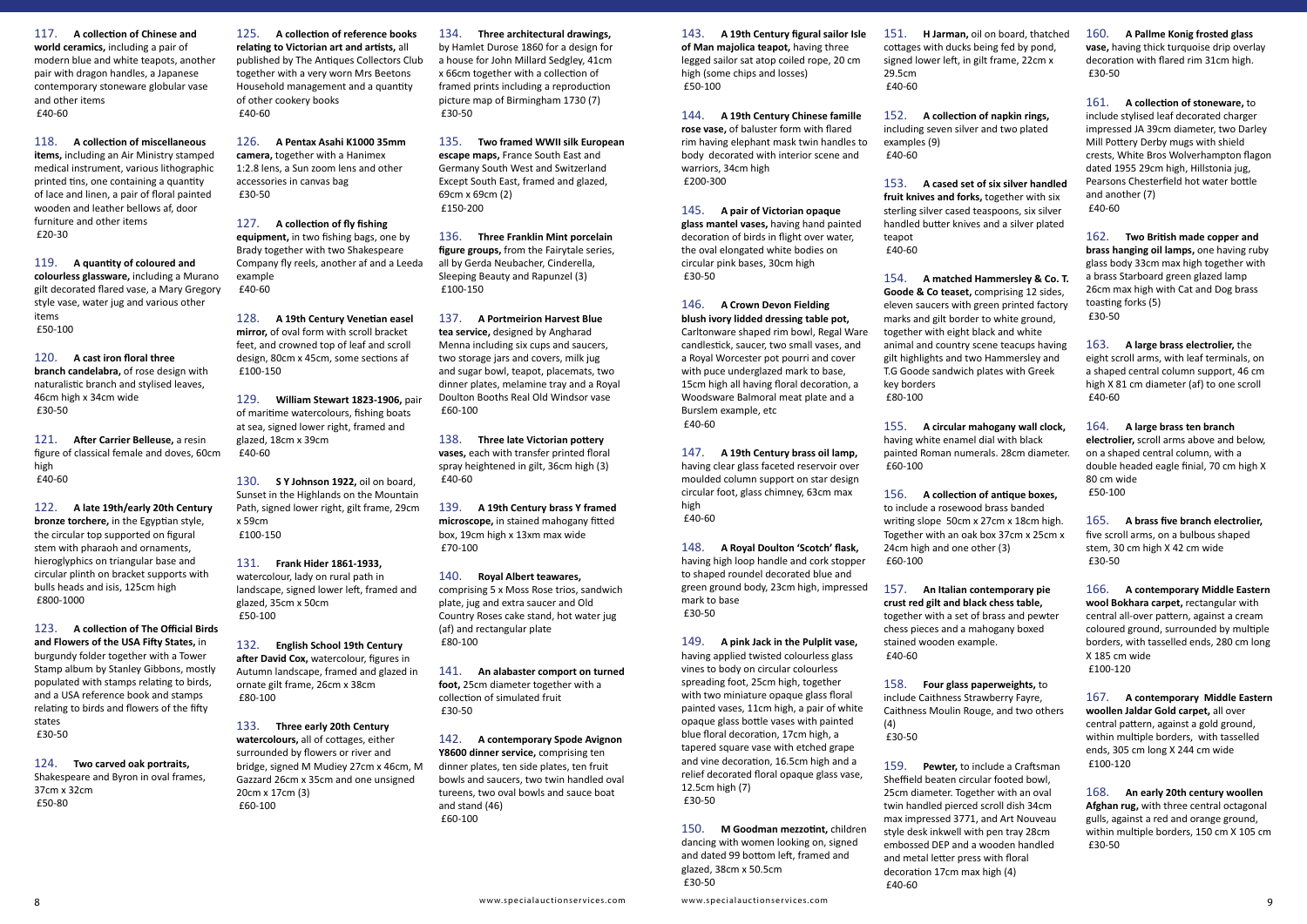169. **Two small woollen Middle Eastern rugs with central all-over patterns against a red ground (2)** £40-60

170. **Vintage child annuals,** to include Tiger 1958, Girl's Crystal 1957/8, Superman Adventure Book 1956, Superboy Adventure Book, Famous First Edition DC £30-50

171. **Two pre war jigsaw puzzles,** Victory Southern Railway Express and Heart of London (2) £30-50

172. **Two Mutoscope reels 1895- 1900,** including Military Officers, etc £40-60

173. **A small collection of children's books,** including Walt Disney's Book of Puzzle Disks, My First Book Of Sums, The Children's Gallery, etc £30-50

174. **An early 20th century railway lamp,** 29cm high. £40-60

175. **A Kannenbeer Ltd London stoneware flagon,** with thumbpiece and catch 23cm high (hairline to handle) £30-50

176. **A collection of stamp and cigarette card albums,** to include 20th century British, German, China, Canada, etc. Together with a framed Players football cigarette card set £40-60

177. **A travel interest lot,** to include Brooke Bond picture cards albums, Landseer Holidays 1948 brochure, Geographia London Plan maps, various tickets, etc contained in small suitcase £30-50

178. **Buster Keaton " The General" limited edition print scene,** 18/75 signed 43cm x 50cm framed and glazed, two Adelphi theatre programmes, Albert Arnold and Others £30-50

179. **Seven Boys and Children's books,** including Masterman Ready, Believe It Or Not, On Secret Service, etc (7) £30-50

180. **A quantity of 1930s-50s books on Farming,** including Fifty Years Among Shorehorns, How To Farm Profitably, Labour The Dairy Animal Life, By J. C. Moreton, The Complete Grazier 13th edition by William Fream, etc £40-60

181. **Six RAF related books,** including Royal Air Force 1939-1945 Vol. 1-3, Fighter Pilot Wing Leader and Aircraft Camouflage and Markings £40-60

182. **Domesday Book Extended and Translated Northamptonshire,** together with a bound volume inscribed " A Terrar Of Lands In The Open Field of The Parish of Arthingworth in the County of Northampton" etc by Robert Cooke 1739 In This Books of 53 Leafs of Fair Paper and a catalogue of Arthingworth library dated 1870, a ledger of work done for Thomas Rokeby, Arthingworth dated 1776, Direction for the Management of Lucerne, and a collection of Grand Tour paintings and sketches £200-300

183. **A taxidermy study of a Jersey Cow,** Daydream, mounted on shield with 'Two Hoots Taxidermy' Kenny Everett label verso, 35cm. £30-50

184. **Two Dudley Hippodrome theatre programmes,** Revue Continentale and The Dancing Years both 1948 (2) £30-50

185. **Three postcard albums and contents in box,** comprising mostly early 20th Century, including Warwick Castle, Worcester Cathedral various West Midlands and surrounding areas £80-120

186. **A quantity of assorted ephemera,** including various periodicals, National Geographic July 1947, The War Illustrated, Sunday Strand bound, The Great War etc £80-100

187. **The Geo R Sims Hair Restorer Tatco cheque,** no 14472 dated London Sept 20th 1903 one shilling and ten pence £20-30

188. **A vintage Bell Punch Bus Ticket Machine,** number 70043, with original leather adjustable strap, which appears to be in working order, making a ringing sound when a ticket is inserted in the slot and the lever depressed, and producing a clean punched hole in the ticket. The machine is accompanied by a ten slot wooden Ticket Rack containing the full complement of unused ticket blocks from various operators. (2) £60-80

189. **An Austrian cold painted bronze,** modelled as a Gent feeding birds on a stand, with Monkey eating at table behind, impressed Austria with B in shield. 19cm x 9cm x 17cm high £80-100

190. **An Austrian cold painted bronze,** Musicians playing instruments on carpet, impressed Bergman 7813. 17cm x 16.5cm x 9cm high. £80-100

191. **An Austrian cold painted bronze,** depicting bare breasted Woman being whipped on naturalistic base, impressed Namgreb. 18cm x 10.5cm x 16.5cm high £80-100

192. **An Austrian cold painted bronze,** modelled as naked woman in green drape held by partially clothed man, impressed Namgreb 14cm high. £60-100

193. **An Austrian cold painted bronze,** Two Shepherds with three sheep, impressed Bergman stamp, 12cm high. £60-100

194. **A reproduction cast iron money bank,** Smilin' Sam From Alabam The Salted Peanut Man 16cm high. £40-60

195. **A reproduction cast iron money bank,** modelled as a spinning carousel, 12cm high £40-60

196. **A reproduction cold painted cast iron money bank,** modelled as man being chased up tree by Bison, 19cm x 7cm x 15cm high. £40-60

197. **A reproduction cold painted cast iron money bank,** Columbus World Fair Bank, 21cm x 8cm x 16cm high. £40-60

198. **A reproduction cold painted cast iron money bank,** Uncle Sam, 28cm high. £40-60

199. **A reproduction cold painted cast iron money bank,** Professor Pub Frog Great Bicycle Feet, 28cm x 18cm high. £40-60

200. **A quantity of vinyl lps,** including Captain Fantastic, Metropolis, Buddy Holly, David Cassidy, John Denver, Michael Jackson, Tom Jones, etc £40-60

201. **A quantity of vinyl sings,** including Queen, The Jacksons, The Baron Knights, The Doolies, ELO, etc £40-60

202. **A quantity of vinyl records and singles,** including Wagner, Gilbert & Sullivan, Gershwin, Overtures of Old Vienna, Beethoven, Brahms, Glen Miller, Louis Armstrong, etc £20-40

203. **A quantity of theatre programmes,** Otherwise Engaged, Fiddler On The Roof, Les Misérables at the Palace Theatre, Arthur Miller's All My Sons, Oh Calcutta, Cabaret at Palace Theatre, etc £20-40

204. **A reproduction Chinese lacquered mixed media compass,** in fitted square lacquered box with lift out compass with brass dial, 14cm square £30-50

205. **A mixed lot of ephemera,** including early 20th century postcards, cigarette cards, cigar rings, together with a quantity of tea card albums £20-40

206. **A mixed lot of collectables,** including The Art of Hairdressing, a cased Bakelite hair clippers, cutthroat razors, a boxed Rolls Razor etc. £40-60

207. **Action Comics #289,** #290, #293 DC Comics, (1962), bagged (3) £30-50

208. **Mystery In Space #76,** #77, #78 DC Comics, (1962), bagged. (3) £30-50

209. **Mystery In Space #82,** #83, #84 DC Comics, (1963), bagged. (3) £30-50

210. **The Mighty Thor #135 Marvel Comics,** (1966), bagged. £20-40

211. **Various rolled ordnance survey maps,** mostly Shropshire and Staffordshire to include Beckbury, Tong and Badger, Sherrifhales and Weston, Shifnal, Chetwynd Aston and Newport etc (18) together with a rolled Approaches to the Falkland Islands, 2505 Printed August 1990 £40-60

212. **Eight hand bells,** six with leather hand straps, two detached £40-60

213. **An 18th Century rent book,** rent and arrears of rent due to the Right Honourable Lord Viscount Dudley and Ward at Lady Day within the manor of Sedgley, first entry 1771, last 1794 £40-60

214. **F T Widgery,** 19th Century watercolour, Yes Tor Dartmoor, signed lower left, 18.5cm x 54cm (loose from frame) £30-50

215. **2001: A Space Odyssey #1,** Marvel Comics (1976) £25-40

216. **Logan's Run #1,** Marvel Comics (1977) £25-40

217. **UK Format Weekly comic books / magazines,** Star Lord #1 with free gift badge (1978), Marvel superheroes #1 (1979), Doctor Who Weekly #1 (1979), The Complete Fantastic Four #1 (1977), 2000AD #1 (1977) (5) £25-40

218. **Vintage Star Wars toys,** to include Palitoy Emperor Strikes Back Cap-2 and Kenner Return of the Jedi Ast-5 together with a ATST, Doctor Who Tardis, various other sci-fi toys and cards, etc £40-60

219. **An Airfix HO/OO scale Gun Emplacement Assault Set,** including British Infantry And German Infantry WW2 figure sets £60-100

### 220. **A carved walnut framed**

**chaise longue,** having floral and reeded decoration, on scroll feet culminating in castors, tapestry upholstery, 184cm long £120-150

221. **A stained beech and cast iron** 

**captain's chair,** having leather circular seat on baluster cast iron support on spinning circular base, carved vase back supports, seat 50cm max wide £150-250

#### 222. **A pair of carved walnut**

**bedroom chairs,** having carved and pierced back supports, cabriole legs and shaped front, tapestry upholstered stuff over seat and back rest £40-60

223. **A William IV rosewood card** 

**table,** of shaped rectangular design (missing folding section) on column support with quadripartite base with carved bead design, scroll feet culminating in castors, 92cm x 46cm x 71cm high £40-60

224. **A carved Italian walnut two tier table,** having removable twin acanthus moulded handle tray to top, shaped surface under with four carved cherub mask heads to top of leaf and swag carved extended cabriole legs scroll supports and paw feet, 50cm x 68cm x 76cm high (af) £80-120

225. **An 18th Century walnut coffer,** having hinged lifting lid to candle box, dovetail joints, mounted and shaped carry handles, brass escutcheons, castors, 97cm x 46cm x 47cm high £120-180

226. **A reproduction Brights of Nettlebed style oak drawer leaf table,** of rectangular form on baluster supports with stretcher under together with eight ladder back, rush seated chairs to include two carvers, 157cm x 90cm x 73cm closed £60-100